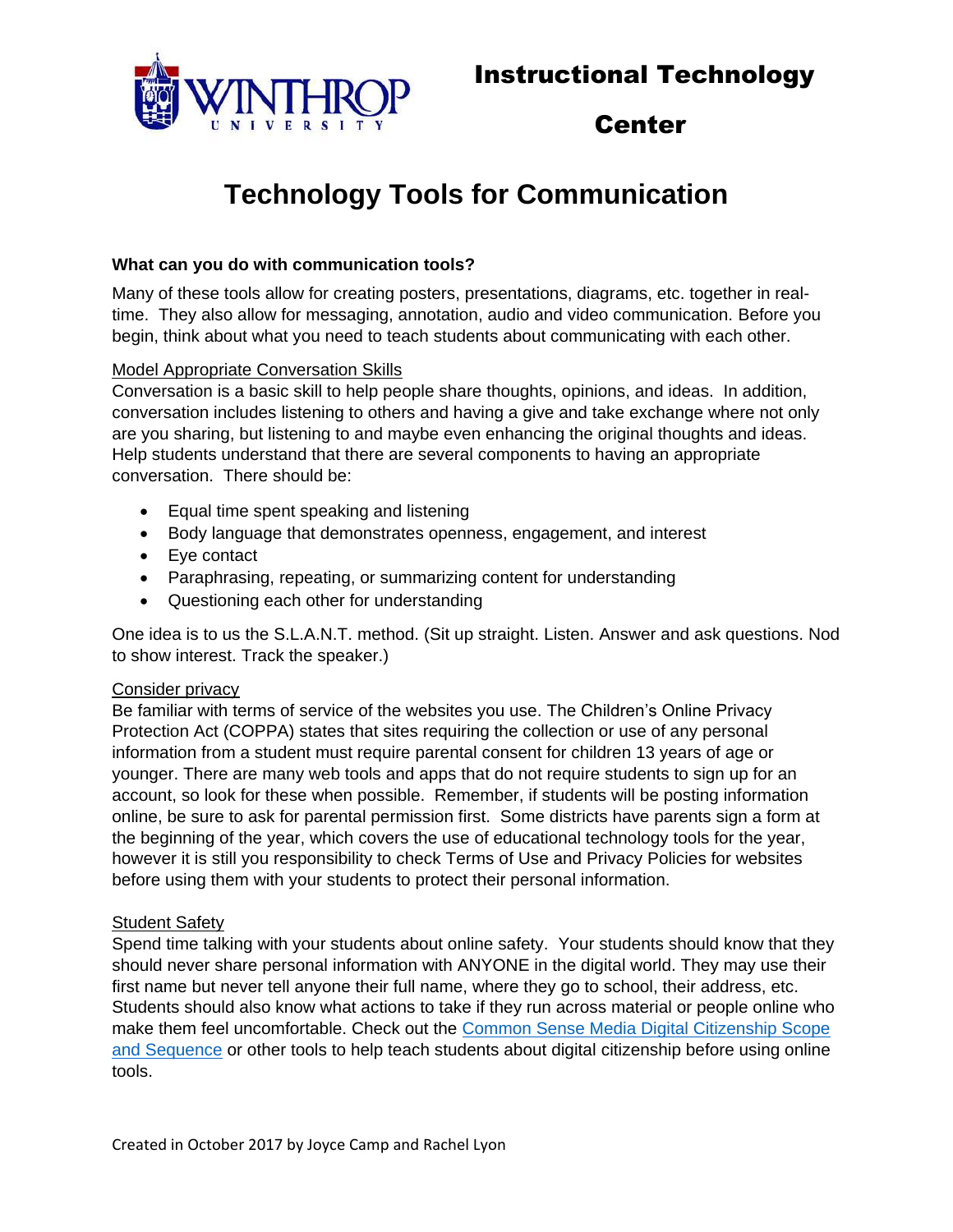

# Center

### **Teacher – Student Communication Tools**



### **Recap-** <https://letsrecap.com/>

Recap is similar to a Twitter but is educational, safe for student use, and is driven by the power of video. Teachers and students can post questions and responses via video. View a short video explaining how to use recap at [https://letsrecap.com/queue/.](https://letsrecap.com/queue/) This can also be used as a tool for students to

communicate with each other.

| <b>Advantages</b> |                                                                             | <b>Disadvantages</b> |
|-------------------|-----------------------------------------------------------------------------|----------------------|
|                   | $\bullet$ Free                                                              | I didn't find any    |
|                   | • Allows participants to respond to questions by video                      |                      |
|                   | • Allows teachers to introduce a topic or ask a question<br>through a video |                      |
|                   | $\bullet$ Fast set up                                                       |                      |
|                   | • Offered in the App Store                                                  |                      |
|                   | • Offers "How To" Articles online                                           |                      |



**Class Dojo -** <https://www.classdojo.com/>

ClassDojo is a communication app for the classroom. It connects teachers, parents, and students who use it to share photos, videos, and messages through the school day. View a video explaining how to use Class Dojo at

<https://www.youtube.com/watch?v=PsctDNmhYKc>

| <b>Advantages</b>                                                               | <b>Disadvantages</b>            |
|---------------------------------------------------------------------------------|---------------------------------|
| • Offers instant, private messaging options                                     | • Requires parents to create an |
| • Teachers and parents can privately message each<br>other                      | account                         |
| • Teachers can share classroom moments with parents—<br>photos, videos, updates |                                 |
| • Works on all devices                                                          |                                 |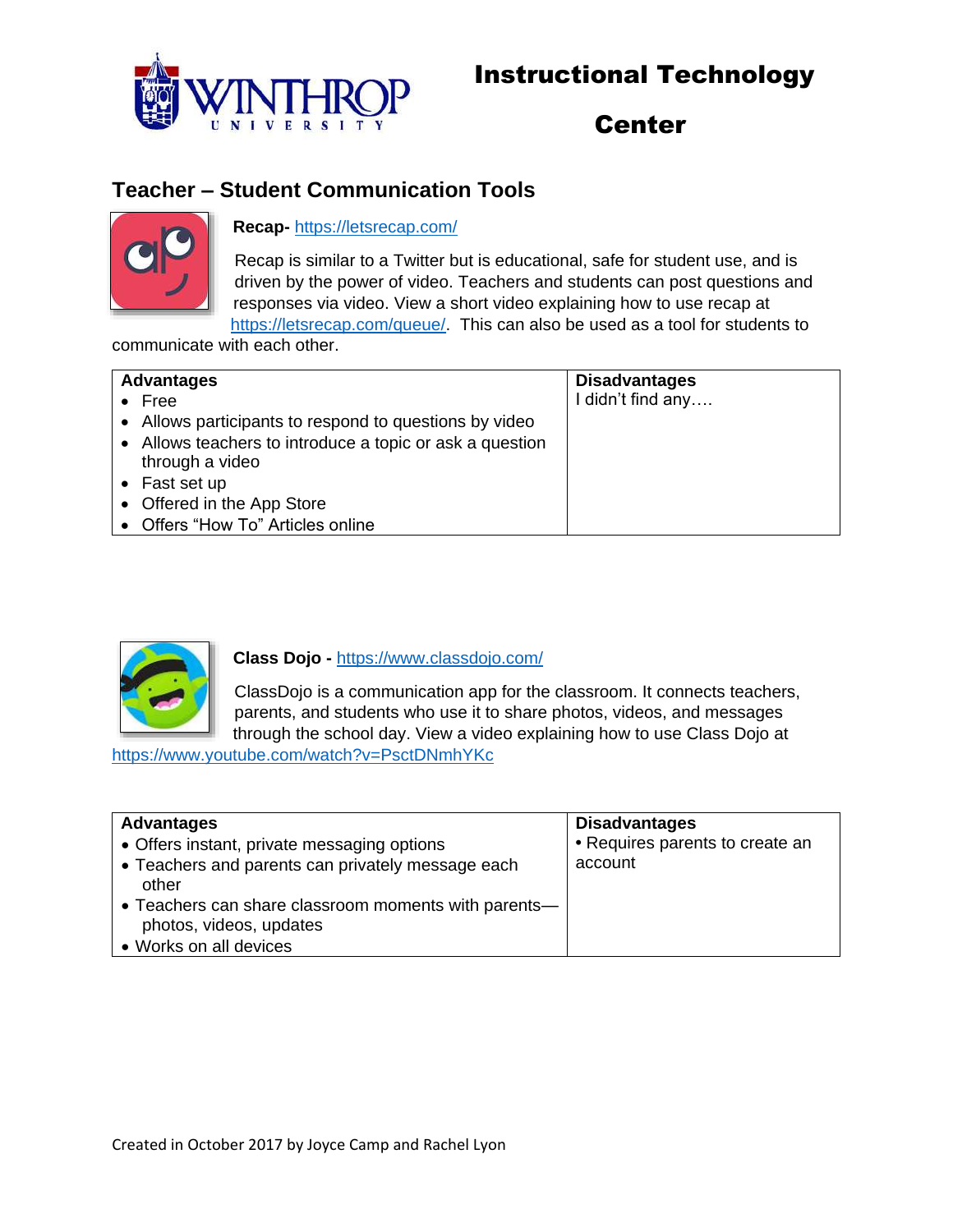

# **Center**



### **Seesaw -** <https://web.seesaw.me/>

Seesaw allows students to report what they are learning in school. Students can add photos, videos, drawings, texts, PDFs, and links to their profile. Students and teachers can track progress made overtime.

| <b>Advantages</b>                                                                                              | <b>Disadvantages</b> |
|----------------------------------------------------------------------------------------------------------------|----------------------|
| $\bullet$ Free                                                                                                 |                      |
| • Offers a student journal where students can upload<br>information that is immediately accessible to teachers |                      |
| • Available on any device                                                                                      |                      |
| • Includes parents in the learning process                                                                     |                      |
| • Teachers can quickly send messages or                                                                        |                      |
| announcements to all students and families                                                                     |                      |
| • Offers private message opportunity                                                                           |                      |
| • Teachers can monitor all posts                                                                               |                      |
| • Seesaw website offers printables- activities, posters,                                                       |                      |
| etc.                                                                                                           |                      |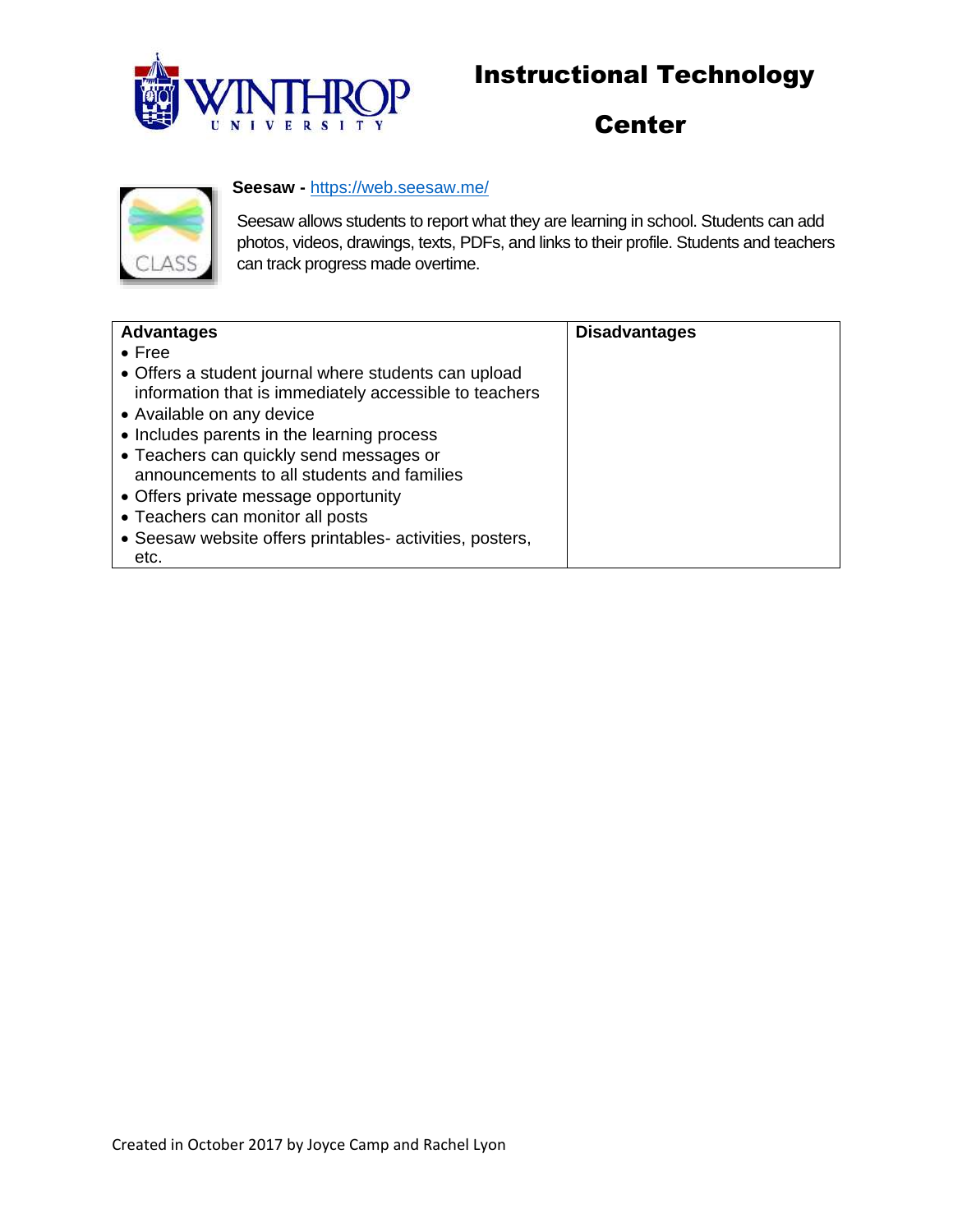

# Center

## **Student - Teacher Communication Tools**



**Go SoapBox-** <https://www.gosoapbox.com/>

GoSoapBox is a student response system that teachers can use to engage students, conduct formal assessments, and learn students' comprehension on a particular subject. Learn how to use this tool at

[https://www.slideshare.net/gosoapbox/getting-started-with-gosoapbox-](https://www.slideshare.net/gosoapbox/getting-started-with-gosoapbox-25965556?ref=https://app.gosoapbox.com/account/getting_started)[25965556?ref=https://app.gosoapbox.com/account/getting\\_started](https://www.slideshare.net/gosoapbox/getting-started-with-gosoapbox-25965556?ref=https://app.gosoapbox.com/account/getting_started)

| <b>Advantages</b>                                        | <b>Disadvantages</b>               |
|----------------------------------------------------------|------------------------------------|
| • Free for K-12 and University educators with classes of | • If a class is larger than 30, it |
| 30 or smaller                                            | costs                              |
| • Offers a Confusion Barometer where students can        |                                    |
| indicate whether they are confused                       |                                    |
| • Students can easily submit and vote on things in class |                                    |
| • Offers simple and customizable polling                 |                                    |
| • Can create a quiz where students get immediate         |                                    |
| grading as well as answer explanations                   |                                    |
| Option for students to be anonymous if needed            |                                    |



### **Poll Everywhere-** <https://www.polleverywhere.com/>

Poll Everywhere is a tool that can be used to gauge audience participation during presentations. The audience can respond in a manner of different ways from any mobile device. User guides can be found at <https://www.polleverywhere.com/guides>

| <b>Advantages</b>                                     | <b>Disadvantages</b>                     |
|-------------------------------------------------------|------------------------------------------|
| Free for K-12 use<br>$\bullet$                        | Does require you to install<br>$\bullet$ |
| You can insert polls into Google slides,<br>$\bullet$ | an add-on to use in real                 |
| Powerpoint, or the Keynote app                        | time if you insert into                  |
| Different question types can be used<br>$\bullet$     | Powerpoint, Keynote, or                  |
|                                                       | Google Slides                            |
|                                                       | • Free version for educators             |
|                                                       | in limited to 40 responses               |
|                                                       | per poll                                 |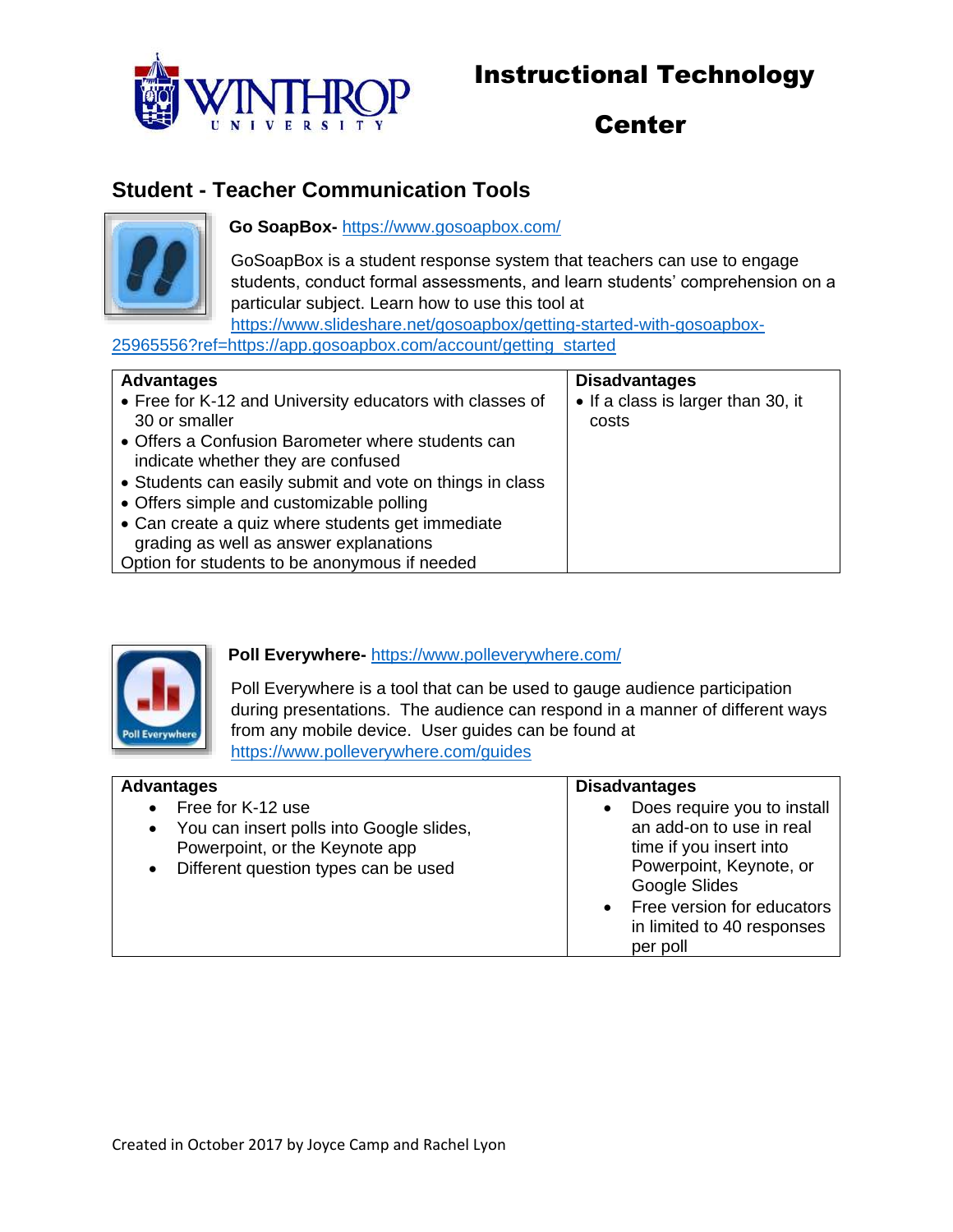

# Center

## **Teacher – Parent Communication Tools**



#### **Remind-** <https://www.remind.com/>

Remind is a communication tool that teachers can use to communicate with students and parents. This offers the option to send text messages without using your personal phone number. In addition to text, you can send attachments like images or documents.

#### **Advantages**

- Free
- Instant communication
- Provides an easy way for teachers to communicate with students and parents
- Option to schedule reminders ahead of time
- Offers individual and group messaging
- Can translate messages into more than 70 languages
- $\bullet$  Teachers can see who has read the messages
- Can send photos, PDFs, voice clips, and more
- Teachers can set up their office hours so students and parents know when they can reach you
- Can add other teachers or interns to your class for extra support

#### **Disadvantages**

- Offers school and District plans but are not free
- Not a negative- but if students are under 13, then parent emails will be asked for.

| Winthrop Training Class                                                                                     |
|-------------------------------------------------------------------------------------------------------------|
| I will only message people 13 and older                                                                     |
| It's okay if students are under 13. We'll ask for a parent's email<br>address to keep everyone in the loop. |
|                                                                                                             |
|                                                                                                             |
|                                                                                                             |
|                                                                                                             |
|                                                                                                             |
|                                                                                                             |
|                                                                                                             |

When you get started creating your class, you can enter phone numbers or email addresses yourself, or give information out and let those who are interested

Remind creates a sheet for you to distribute with information on how to get started using this resource when you create a new class. Super easy to use!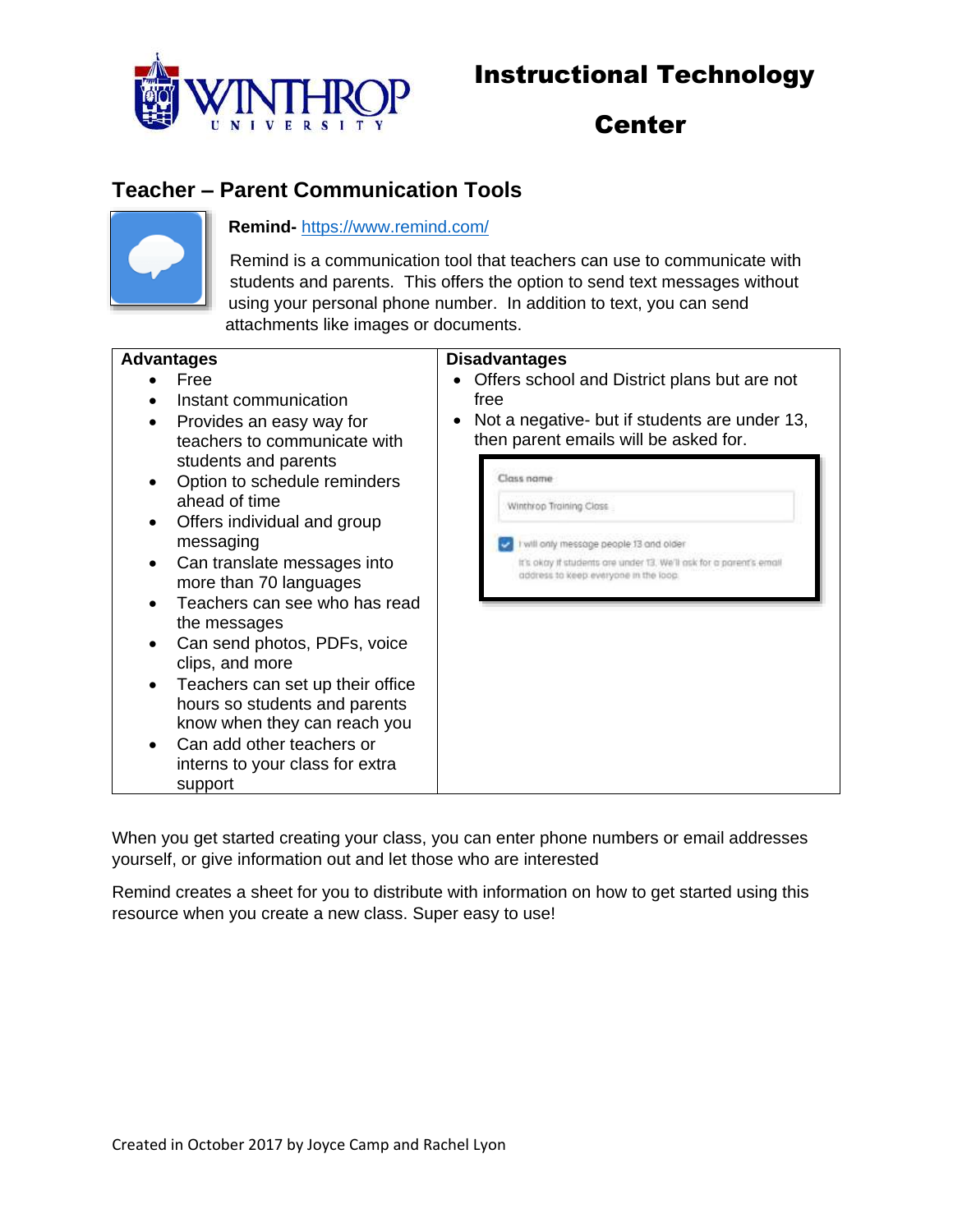

# Center

## **Student – Student Communication Tools**

**Emaze-** <https://www.emaze.com/education/>



Emaze can be used as an alternative to Powerpoint or Prezi.

| <b>Disadvantages</b>             |
|----------------------------------|
| • Cannot download presentation   |
| • Can only create and share 5    |
| presentations and websites       |
| • A little overwhelming          |
| • No bullet point format options |
| • Not offered in the App Store   |
|                                  |
|                                  |



#### **Poster My Wall-** <https://www.postermywall.com/>

Poster My Wall is a free website used to create digital posters. This is a great tool for communicating information about a subject or for advertising an event. See how you can create a classroom account where students can log in and create or share their posters. Students do not need an account to access your

classroom. More information can be found at<https://www.postermywall.com/index.php/edu>

| <b>Advantages</b>                                                                                                                                               | <b>Disadvantages</b>                                                 |
|-----------------------------------------------------------------------------------------------------------------------------------------------------------------|----------------------------------------------------------------------|
| Free<br>$\bullet$<br>• No log in needed<br>Download as an image when done<br>$\bullet$<br>Easy to edit<br>$\bullet$<br>• Create a teacher and classroom account | • There are fees if you want<br>to save this and continue<br>editing |